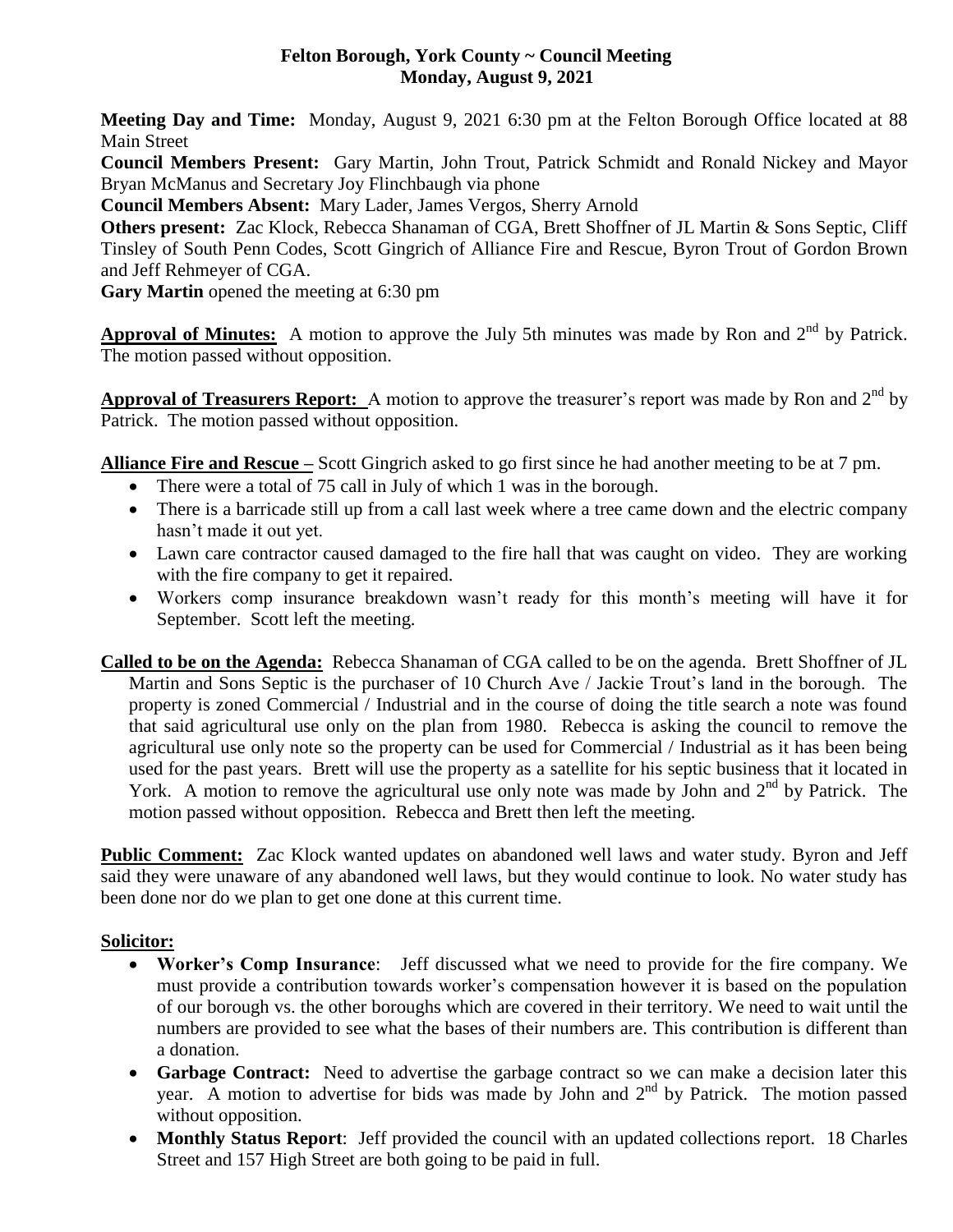- **Sunshine Act Changes**: Anything that is voted on has to be on the agenda or it will have to wait until the next month after it has been put on the agenda.
- **Municipal Night at the Ballpark, York Revolution, and Friday, October 1, 2021:** Save the date.

**Engineer** – Byron presented the following to the council.

- **Stormdrain Cleaning**  a verbal quote of \$800 was given to camera the storm drains. When they opened up the storm drain at Church Ave, the pipe was gone. Byron suggests that we start o replace the old cmp pipe and start on Church Ave. Pennell Services who is doing the playground gave a price of \$19,680 to replace 320' of pipe from Main Street at Church Avenue to the new 18" pipe on Church Avenue. This would also include a new inlet at the park which by itself would cost \$2200. This can be a winter project. The council asked Byron to get more prices for the Sept meeting.
- **DCNR Playground Grant** The pavilion pad is being poured this week and the pavilion will be started shortly thereafter. Contractor has submitted a request for payment for a partial payment in the amount of \$24,320.00. A motion to approve the pay request was made by Ron and 2<sup>nd</sup> by Patrick. The motion passed without opposition.
- **Church Lane DGLVR**  Was submitted on time.
- **Multi-Modal Grant** Was submitted for Water Street / Moore lane the whole way from Beaver Street to Red Lion Avenue. Byron then left the meeting.

**Code Enforcement –** Cliff was present to discuss the list of properties with the council.

- **230 Main Street**  Cliff went to 230 Main Street again this past week, consulted with Jeff, and recommended sending this non-compliance to the magistrate. Both Jeff and Cliff used the word "defiance" to explain the situation. Council agreed to send to magistrate.
- **39 Main Street** They have cleaned up some and removed some piles.
- **62/64 Main Street** they may have moved and may be hard to get hold of. They property may be going up for sale. Will wait and see what happens.
- 42 Beaver Street they did comply and remove the goats. They just need a permit for the fence. Joy will be reaching out to them.
- Cliff is leaving South Penn Codes for another opportunity so Jeremy is taking over for Felton Borough.

# **Old Business:**

- **DCNR Playground Grant** 
	- $\circ$  Delivery dates playground shipping week of 9/20
- **Church Ave DGLVR submitted**
- **Multimodal Grant submitted for Water Street / Moore Lane**
- **American Rescue Plan Funds received on 7/7/21**
- **Pothole repairs** nothing yet

# **New Business:**

- **Ambulance Report** nothing yet
- **Damage at fire company from lawn care provider –** was discussed earlier

# **Comments from Council** – none

# **Secretary**

- Next meeting is Sept  $20^{th}$  & Budget meeting is September  $27^{th}$
- Budget Joy will provide blank budget worksheets for you on Sept  $20<sup>th</sup>$  so you can work on them prior to the meeting on the  $27<sup>th</sup>$  meeting.